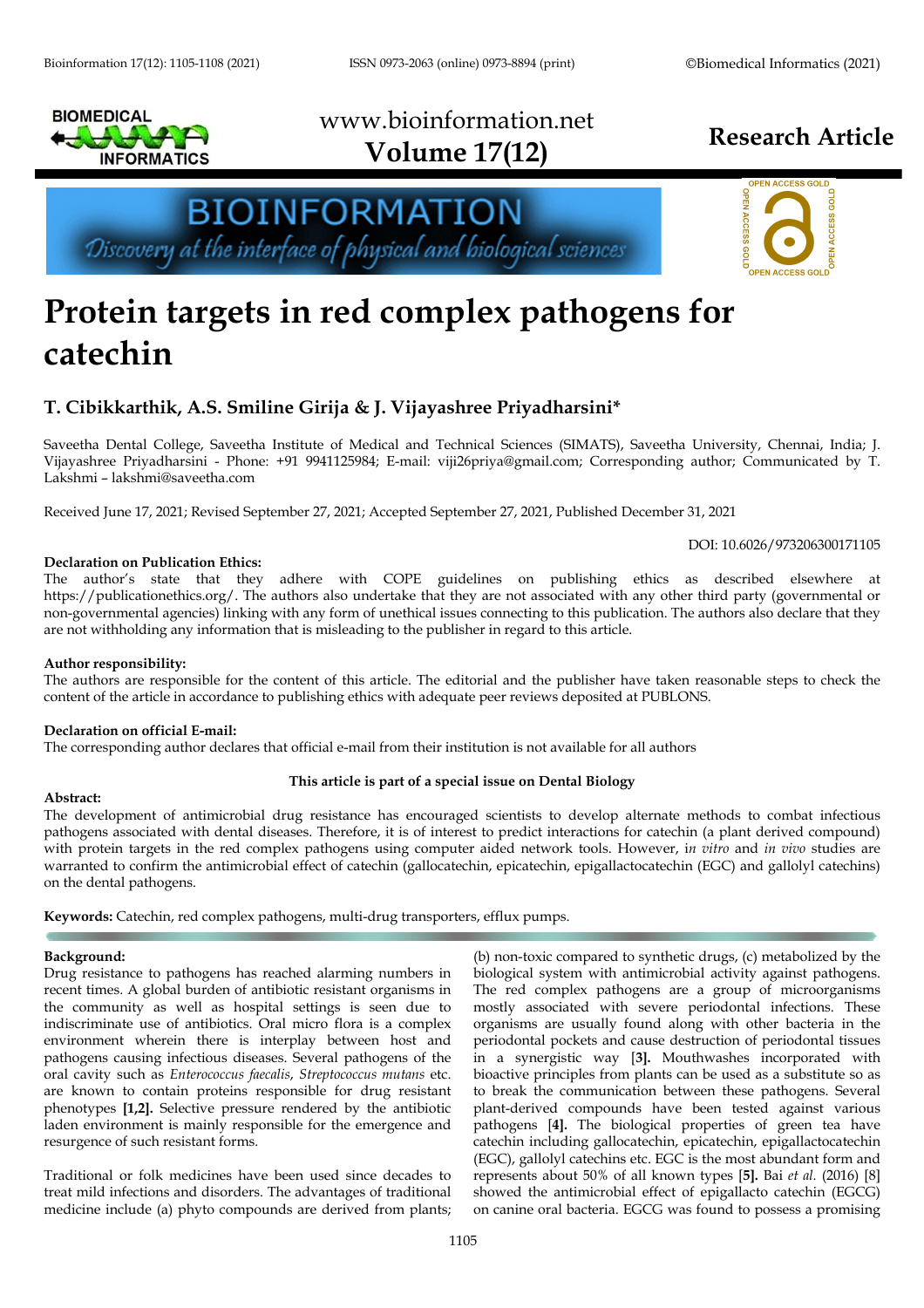growth and biofilm inhibiting property [**6].** Several protein components of bacteria interacting with bioactive and synthetic compounds using computer-aided tools have been known [**7,8].** Therefore, it is of interest to find the molecular targets of catechin on red complex pathogens.

#### **Materials and Methods:**

The mechanism underlying the anti-microbial activity of catechin against red complex pathogens is investigated using available computer aided predictive tools*.*

#### *Strains used in the study:*

The strains of red complex pathogens sich as *Porphyromonas gingivalis* ATCC 33277, *Treponema denticola* ATCC 35405 and *Tannerella forsythia* ATCC 43037 available in the STITCH database were selected for the analysis **(Figure 1, Table 1).**

#### *Analyzing protein interaction network:*

The interactions between catechin and the protein repertoire of *Streptococcus mutans* UA159 and *Enterococcus faecalis* V583 was

**Table 1:** List of proteins of red complex pathogens interacting with catechin

used for predicting the functional class and virulent nature of the proteins [**9].** The FASTA format of protein sequences was retrieved from the National Centre for Biotechnology Information (NCBI).

#### *Prediction of functional class for interacting proteins:*

VICMpred classifies the microbial proteins into four major classes such as (1) virulence factors; (2) information and storage processing; (3) cellular process and (4) metabolism. The virulence factors are identified using a support vector machine (SVM) algorithm, which classifies proteins based on their amino acid composition and sequence pattern [**10].**

#### *Prediction of virulence properties of interacting protein:*

VirulentPred is a yet another SVM based method, used for automated prediction of virulent proteins based on the sequences [11]. The scores with positive predicted values are more often categorized as virulent protein and those with negative predicted values are categorized as avirulent proteins.

| Organism                       | Identifier      | Proteins which interacts with Catechin              | VICMPred<br><b>Functional Class</b> | VirulentPred | VirulentPred<br>Score |
|--------------------------------|-----------------|-----------------------------------------------------|-------------------------------------|--------------|-----------------------|
| Porphyromonas<br>gingivalis    | PGN 0081        | Putative Na driven multidrug efflux pump            | Metabolism                          | Avirulent    | $-1.020$              |
|                                | PGN 0677        | Putative multi antimicrobial extrusion protein MatE | Metabolism                          | Avirulent    | $-1.016$              |
|                                | PGN_0490        | Putative DNA-damage-inducible protein F             | Metabolism                          | Avirulent    | $-1.005$              |
|                                | PGN 1207        | Putative transport multidrug efflux protein         | Metabolism                          | Avirulent    | $-1.024$              |
|                                | <b>PGN 0006</b> | Putative Sodium driven multidrug efflux pump        | Metabolism                          | Avirulent    | $-0.981$              |
| <b>Tannerella</b><br>forsythia | BFO_2848        | Multidrug transporter MatE                          | Metabolism                          | Avirulent    | $-1.119$              |
|                                | BFO_3258        | Multidrug transporter MatE                          | Cellular Process                    | Avirulent    | $-1.015$              |
|                                | BFO_0631        | Putative modification methylase HaeIII              | Metabolism                          | Avirulent    | $-1.041$              |
|                                | BFO_2560        | Hypothetical protein Tanf_11610                     | Metabolism                          | Avirulent    | $-1.023$              |
|                                | BFO_0443        | GntR family transcriptional regulator               | <b>Cellular Process</b>             | Avirulent    | $-1.020$              |
|                                | BFO_0228        | Multidrug transporter MatE                          | Virulence factor                    | Avirulent    | $-1.085$              |
|                                | BFO_0317        | Multidrug transporter MatE                          | Metabolism                          | Avirulent    | $-1.032$              |



**Figure 1:** Interaction of catechin with the protein repertoire of red complex pathogens such as (a) *Porphyromonas gingivalis* and (b) *Tannerella forsythia*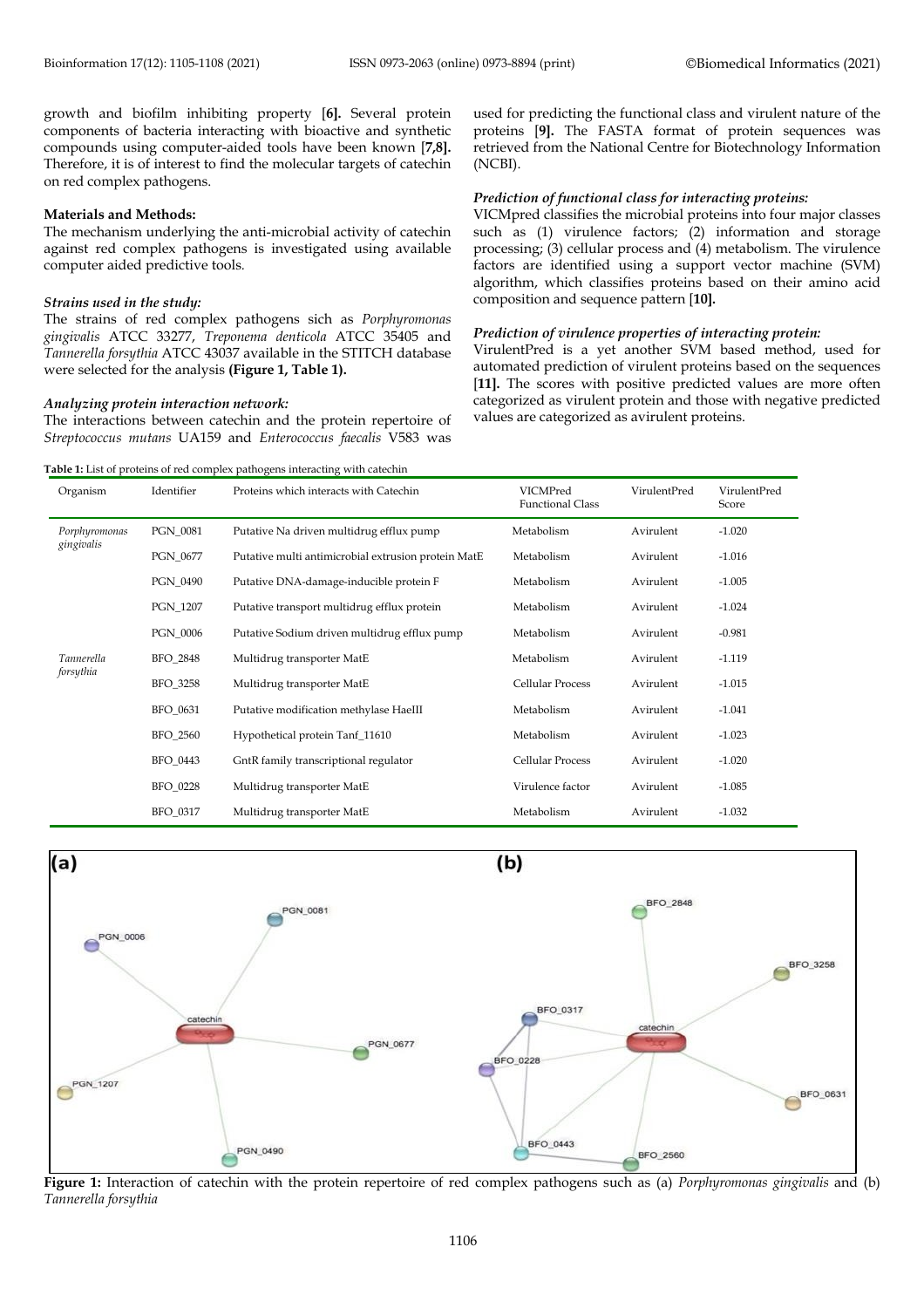#### **Results and Discussion:**

Catechin is a major component of green tea known for its antioxidant, anti-inflammatory, anti-proliferative activities. Bai *et al.* has shown the antimicrobial activity of catechin against a canine dental pathogen [8]. It is of interest to identify the possible molecular mechanisms underlying the antimicrobial effect of catechin using computational tools. The phytocompound catechin was found to target multiple proteins of *Porphyromonas gingivalis* and *Tannerella forsythia*. Data shows that catechin did not have interaction with the protein pool of *Treponema denticola*. However, the multidrug transporter MatE of *T. forsythia* was identified as a virulence factor using VICMPred tool and found to be avirulent by VirulentPred analysis. The MatE protein belongs to the multidrug efflux family protein. It is a transmembrane protein, which enables active transport of solutes by a mechanism. EGCG, a form of catechin has inhibitory activity on infections caused the multi-drug resistant *Staphylococcus aureus* [12, 13]. Falcinelli *et al.* showed the bactericidal effect of EGCG against both the attenuated *B. anthracis* and the virulent encapsulated *B. anthracis* Ames strain [14]. Maria *et al.* showed significant antimicrobial activity of EGCG against both gram negative (*Escherichia coli*) and gram positive (*Staphylococcus aureus*) [15]. The synergistic activity of catechin hydrate in combination with different antibiotics was tested against the clinical strains of *Staphylococcus aureus* is known. The results show that catechin hydrate produced significant antimicrobial activity in combination with clindamycin and erythromycin. These data shows the antibacterial effect of catechin on human pathogens.

#### **Conclusion:**

We document the predicted interaction targets for catechin (a plant derived compound) with protein targets in the red complex pathogens using computer aided network tools. However, i*n vitro* and *in vivo* studies are necessary to verify the antimicrobial effect of catechin (gallocatechin, epicatechin, epigallactocatechin (EGC) and gallolyl catechins) on the dental pathogens.

**Conflict of interest:** The authors declare no conflict of interest.

#### **References:**

- **[1]** Vijayashree Priyadharsini J *et al. Heliyon*. 2018 **4**:e01051. [PMID: 30603692]
- **[2]** Priyadharsini JV *et al. Arch Oral Biol.* 2018 **94:**93. [PMID: 30015217]
- **[3]** Suzuki N *et al. Int J Dent.* 2013 **2013:**587279. [PMID: 23533413
- **[4]** Pedrazzi V *et al. Scientific World Journal*. 2015 **2015:**712683. [PMID: 27239550]
- **[5]** Zou C *et al. Food Chem*. 2021 Nov 30 **363:**130322. [PMID: 34147900]
- **[6]** Ushanthika T *et al. Nat Prod Res* 2019:1. [PMID: 31311319]
- **[7]** Vijayashree PJ. *J Periodontol*. 2019 **90:**1441. [PMID: 31257588]
- **[8]** Bai L *et al. J Vet Med Sci.* 2016 **78:**1439. [PMID: 27246281]
- **[9]** Szklarczyk D *et al. Nucl Acid Res.* 2016 **44:**D380. [PMID: 26590256]<br>Saha S et al.
- **[10]** Saha S *et al. Gen Prot Bioinform*. 2006 **4**:42. [PMID: 16689701]
- **[11]** Garg A *et al. BMC Bioinform* 2008 **9:**62. [PMID: 18226234]
- **[12]** Stapleton PD *et al.* 2004 **23:**462. [PMID: 15120724]
- **[13]** Nance CL *et al. Aller. Clin. Immunol.* 2003 **112:**851. [PMID: 14610469]
- **[14]** Falcinelli SD *et al. FEMS Microbiol Lett.* 2017 364. [PMID: 28605495]
- **[15]** Miklasińska M *et al.* Molecules. 2016 **21:**244. [PMID: 26907238]
- **[16]** Wu M *et al.* Pathogens. 2021 **10:**546. [PMID: 34062722]

### **Edited by P Kangueane**

**Citation**: Cibikkarthik *et al.* Bioinformation 17(12): 1105-1108 (2021) **License statement**: This is an Open Access article which permits unrestricted use, distribution, and reproduction in any medium, provided the original work is properly credited. This is distributed under the terms of the Creative Commons Attribution License

Articles published in BIOINFORMATION are open for relevant post publication comments and criticisms, which will be published immediately linking to the original article for FREE of cost without open access charges. Comments should be concise, coherent and critical in less than 1000 words.